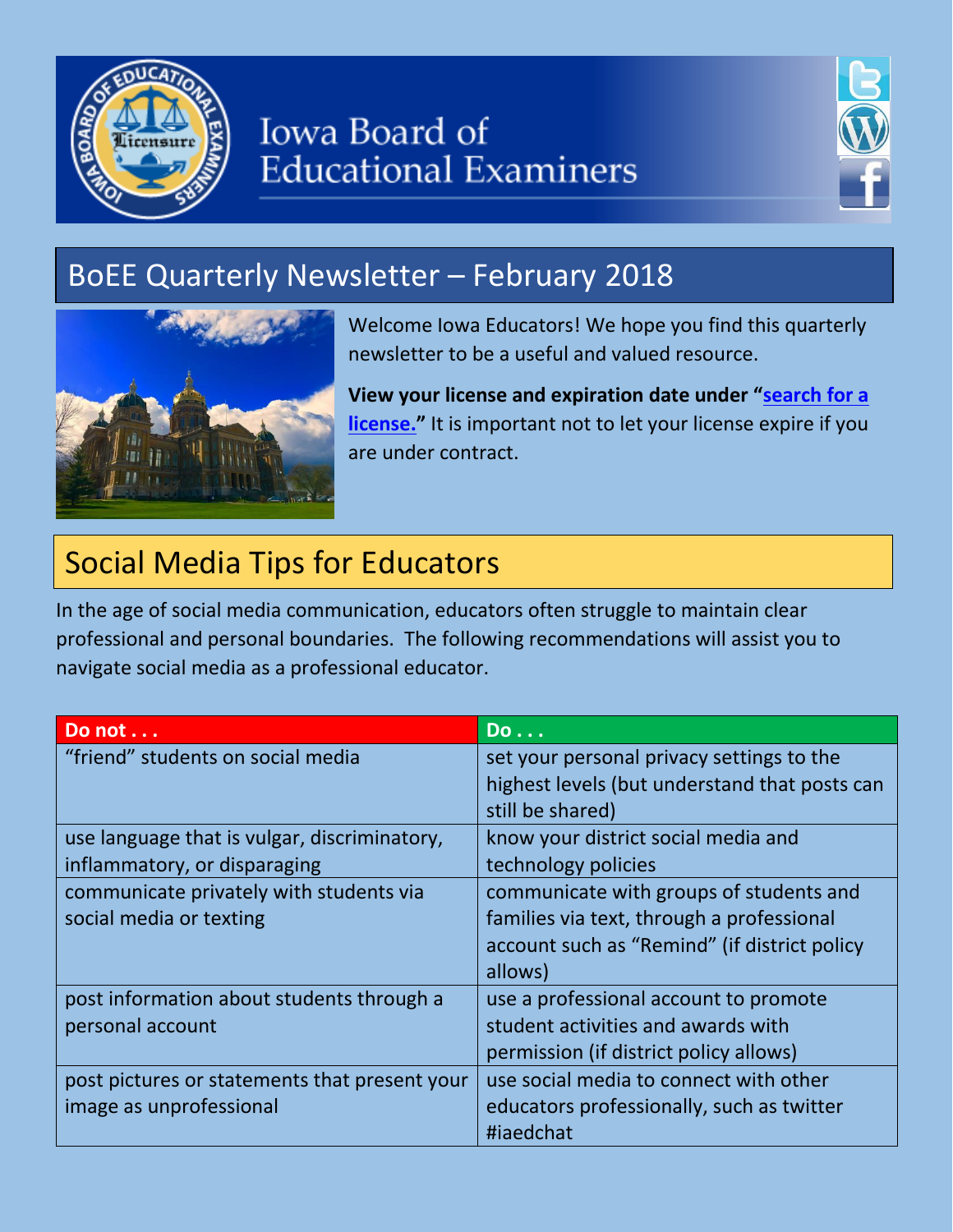## Converting Initial to Standard



Teachers on an initial license must wait until after the last day of school to apply for their standard license once they have met the experience administrators should not sign their portion of the application form if it is submitted early. If the initial license expires before the last day of school, requirement. Applications received early will not be processed. School there is a \$25 extension available.

## *Did you know* . . .? Helpful Hints from the BoEE

- You can apply to renew your license one year in advance of the expiration date without losing any time on your new license.
- You can use one completed Individualized Professional Development Plan for one renewal credit per renewal cycle.
- You can obtain a certificate from an Iowa college showing renewal credits earned for serving as a cooperating teacher for practicum students and student teachers for up to two credits per renewal cycle.
- You can use our new online system to apply for a new license or to renew your license, and we even accept clear pictures of transcripts taken from a smartphone.

#### Did you click "submit application"?

 In our new online system, the last step of any button. This is the page *after* submitting payment. application is to click the "submit application"



**Submit Application** 

We will not receive your application unless you also click "submit application".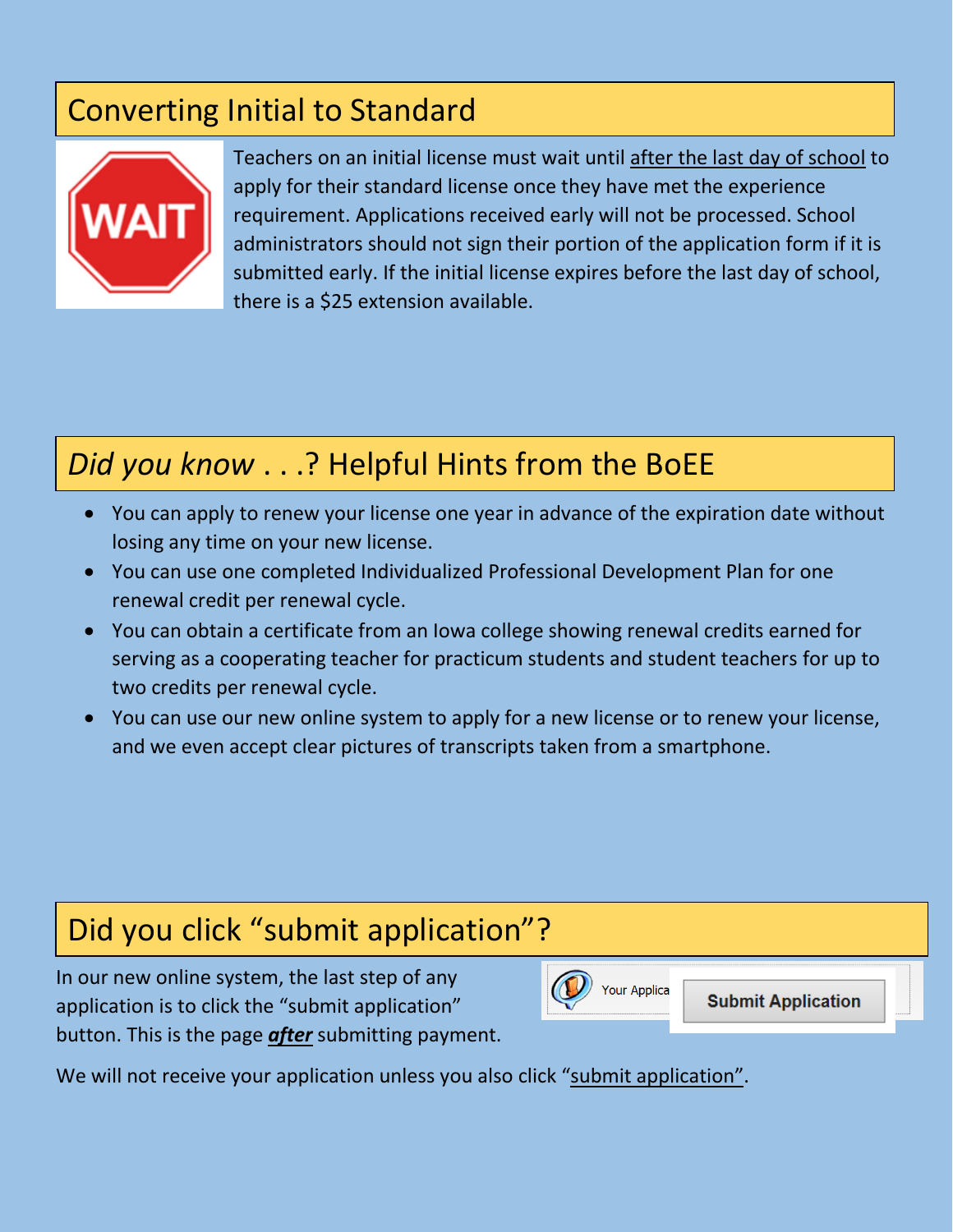### Professional Development Highlights

### **College and Career Planning – Courses for Counselors**

The importance of college access counseling in Iowa is growing. Counselors and other educators are at the forefront of helping students prepare and plan for college and careers. Iowa College Aid is providing professional development to help them meet this need.

The Iowa Go Alliance Academy is a suite of online courses for counselors, administrators, and other education professionals to build capacity to create equitable opportunities for students to plan, pay for, and go to college. Provided by Iowa College Aid, in partnership with Southern Regional Education Board (SREB) and AEA Learning Online, it is lowa's only college access training program.

The online curriculum is tailored to include lowa-specific resources, allowing participants to see best practices in action, and gain knowledge and resources that can be immediately incorporated into their work with students. Course participants are part of a cohort, which allows for structured online discussions with peers, and feedback is provided from trained facilitators.

The Iowa Go Alliance Academy is open to any professional working in the college access field, although courses are geared toward school counselors. Any individual who completes the three core courses\* will earn a certificate as an Iowa College Aid College Access Professional.

- Building a College-Going Culture for All Students\*
- College, Career and Academic Planning\*
- Financial Aid and College Applications\*
- Maximizing School Counselor Impact on Student Success: A Module for School Leaders

Courses are offered for both Licensure Renewal Credit and Graduate Credit. For Licensure Renewal Credit, courses cost \$35 per credit; most courses are three credits. Courses taken for Graduate Credit have a higher cost, determined by the participating institutions: Drake University, Viterbo University, or Morningside College. Courses are offered repeatedly throughout the school year.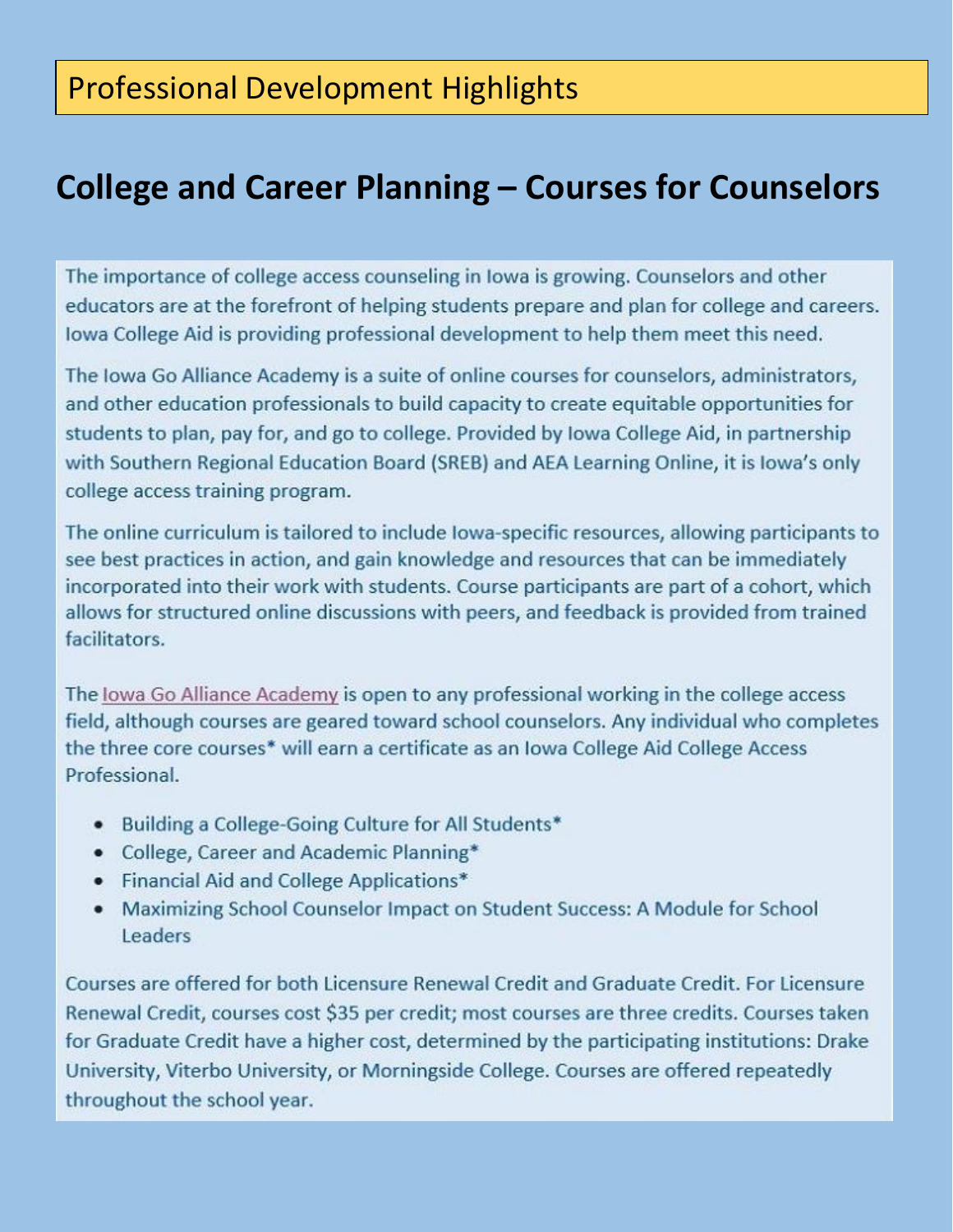# **Create Your Own Renewal Credit Course**

 Iowa school districts are leading the way to create relevant and meaningful staff development collaboration efforts often include learning from one another. Districts can create their own licensure renewal courses through the AEA system. Site-based courses, book studies, and action research groups are possible options through this "create your own" process. Click your AEA icon below to find out more! opportunities for educators to ensure continuous improvement for our students. These

















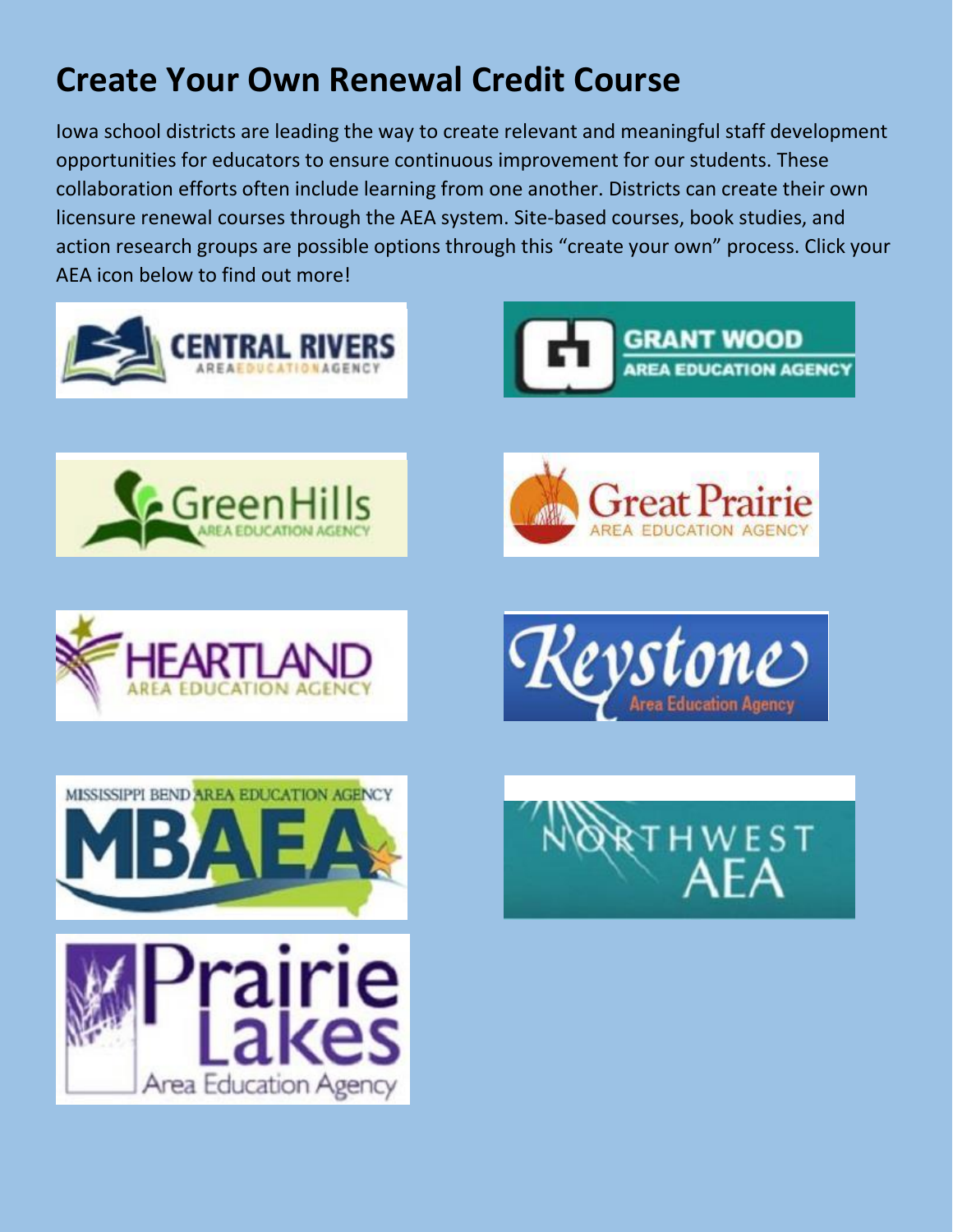## CTE Information Technology – Apply Now! FAQs

 *Anyone with a license at the grade level can teach technology classes. Why was a special endorsement created?* 

- As part of a statewide career and technical (CTE) redesign, technology was added as a new possible CTE service area. In order for the service area to be approved, a specific CTE endorsement is required.
- The endorsement includes 12 semester hours of computer science, 6 semester hours of CTE methods, and a computer science methods course.

 *My district would like to add technology courses as a CTE service area. Which BEDS codes for* 

 *classes taught will be able to be used for CTE?* 10010-10012, 10051, 10098*,* 10101-10112, 10148, 10151-10160, 10198-10206, 10248*,*  10301-10302, 10901, 11001-11002, 11104, 11151-11155



 Questions about the chosen BEDS/SCED codes should be directed to Pat Thieben at the Iowa Department of Education. [\(pat.thieben@iowa.gov\)](mailto:pat.thieben@iowa.gov)

#### *What is the ["waiver" application](http://www.boee.iowa.gov/CTEInfoTechWaiver.pdf)?*

- **Now through August of 2018, educators may apply to add the endorsement without completing any additional coursework through a waiver (grandfathering) process.** 
	- o Teachers must have at least two years of experience teaching any course(s) in the approved BEDS codes in order to apply for the coursework waiver.
	- $\circ$  A short portfolio will be submitted to the BoEE showing any relevant coursework previously completed or other artifacts to show proficiency (lesson plans, etc.).
	- o CTE teachers will be eligible to have all required coursework waived.
	- federal rules. o Non-CTE teachers will be eligible to have all required computer science coursework waived, but the CTE coursework will still be required as per state and

#### *Who should apply for the coursework* [waiver](http://www.boee.iowa.gov/CTEInfoTechWaiver.pdf)*?*

- **EVERYONE** who has taught within the above BEDS codes for at least two years.
	- a CTE service area down the road. o This will allow maximum flexibility in case a district decides to add these classes as
	- o Even for non-CTE teachers, we want to waive as much as possible prior to August 2018, thus only leaving CTE coursework to pursue anytime down the road.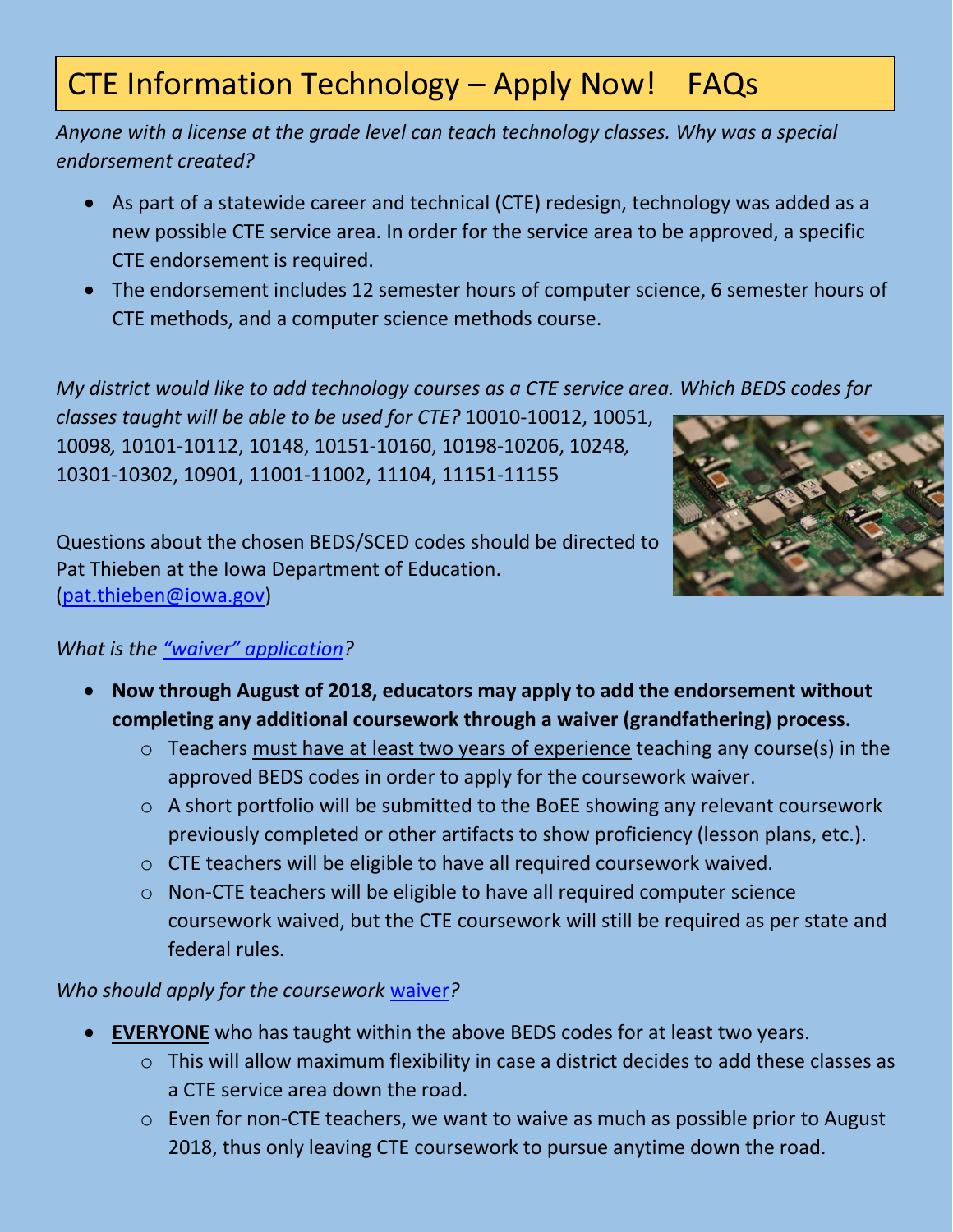#### Recent Case Studies

 The settlement agreement imposes a reprimand, two-year suspension of the respondent's coaching authorization, and requires the respondent to complete an ethics course. The respondent in case number [17-90](http://www.boee.iowa.gov/board/orders/2017/17-90.pdf) brought alcohol to a school activity involving students.

 of students and did not keep adequate records. The respondent agreed to accept a reprimand and is required to complete an ethics course. In case number [17-61,](http://www.boee.iowa.gov/board/orders/2017/17-61.pdf) the respondent omitted material information regarding the evaluation

In case number [17-84,](http://www.boee.iowa.gov/board/orders/2017/17-84.pdf) the respondent agreed to a reprimand, two-year suspension, and requirement to complete an ethics class after the board charged him with being under the influence of alcohol on school premises, during the school day.

Following a hearing, the board found the respondent in case number [16-54](http://www.boee.iowa.gov/board/orders/2016/16-54.pdf) misused public funds and performed incompetently as a school business official. The respondent was also convicted of first-degree theft based on the events underlying the complaint. The respondent's school business official authorization was permanently revoked.

The respondent in case number [16-187](http://www.boee.iowa.gov/board/orders/2016/16-187.pdf) was charged with falsifying or deliberating misrepresenting or omitting material information regarding the evaluation of students. Following a hearing, the respondent received a six-month license suspension and was ordered to complete an ethics course.

The respondent in case number [17-52](http://www.boee.iowa.gov/board/orders/2017/17-52.pdf) was reprimanded for abandoning an employment contract without prior release by her employing district.

In case number [17-49,](http://www.boee.iowa.gov/board/orders/2017/17-49.pdf) the respondent agreed to accept a reprimand and complete an ethics course after being charged with falsification of information on student IEPs.

The respondent in case number [17-63](http://www.boee.iowa.gov/board/orders/2017/17-63.pdf) coached soccer for several years with an expired coaching authorization. The settlement agreement imposes a reprimand, suspension for the 2018 soccer season, and a requirement to complete an ethics course.

In case number  $17-32$ , the respondent was charged with failing to make a reasonable effort to protect the health and safety of students or creating conditions harmful to student learning, as well as performing services beyond the scope of the respondent's licensure. The respondent received a reprimand and is required to complete an ethics course.

The respondent in case number [16-88](http://www.boee.iowa.gov/board/orders/2016/16-88.pdf) made inappropriate comments about race and sex to students while teaching. The board's final order imposes a reprimand and a three-month deferred suspension. The suspension will not be imposed if the respondent completes an ethics course and an anti-bullying course within one year of the date of the order.